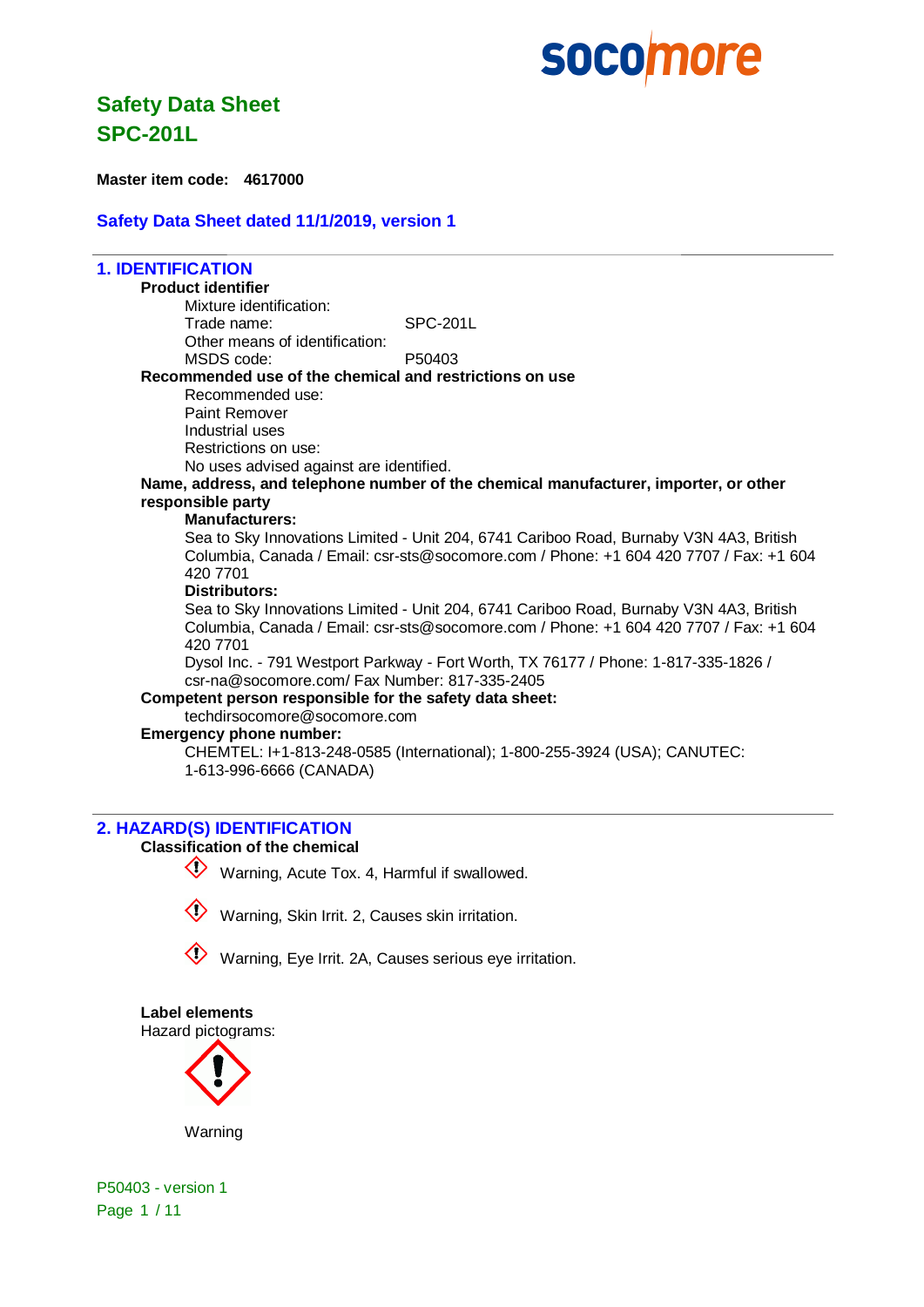### **Safety Data Sheet SPC-201L**

Hazard statements: H302 Harmful if swallowed. H315 Causes skin irritation. H319 Causes serious eye irritation. Precautionary statements: P264 Wash hands thoroughly after handling. P270 Do not eat, drink or smoke when using this product. P280 Wear protective gloves/protective clothing/eye protection/face protection. P301+P312 IF SWALLOWED: Immediately call a POISON CENTER/doctor/... if you feel unwell. P302+P352 IF ON SKIN: Wash with plenty of water/... P305+P351+P338 IF IN EYES: Rinse cautiously with water for several minutes. Remove contact lenses, if present and easy to do. Continue rinsing. P321 Specific treatment (see ... On this label). P330 Rinse mouth. P332+P313 If skin irritation occurs: Get medical advice/attention. P337+P313 If eye irritation persists: Get medical advice/attention. P362+P364 Take off contaminated clothing and wash it before reuse. P501 Dispose of contents/container in accordance with applicable regulations. Special Provisions: None **Hazards not otherwise classified identified during the classification process:** None **Ingredient(s) with unknown acute toxicity:** None. **3. COMPOSITION/INFORMATION ON INGREDIENTS Substances** N.A. **Mixtures** Hazardous components within the meaning of 29 CFR 1910.1200 and related classification:

>= 30% - < 40% BENZYL ALCOHOL

Index number: 603-057-00-5, CAS: 100-51-6, EC: 202-859-9

 $\bigotimes$  A.1/4/Oral Acute Tox. 4 H302

A.1/4/Inhal Acute Tox. 4 H332



A.3/2A Eye Irrit. 2A H319

>= 30% - < 40% SODIUM XYLENESULPHONATE

CAS: 1300-72-7, EC: 215-090-9

 $\bigcirc$  A.3/2A Eye Irrit. 2A H319

>= 1% - < 3% 2-AMINOETHANOL

CAS: 141-43-5, EC: 205-483-3

 $\bigcirc$  A.1/4/Inhal Acute Tox. 4 H332



A.1/4/Dermal Acute Tox. 4 H312

P50403 - version 1 Page 2 / 11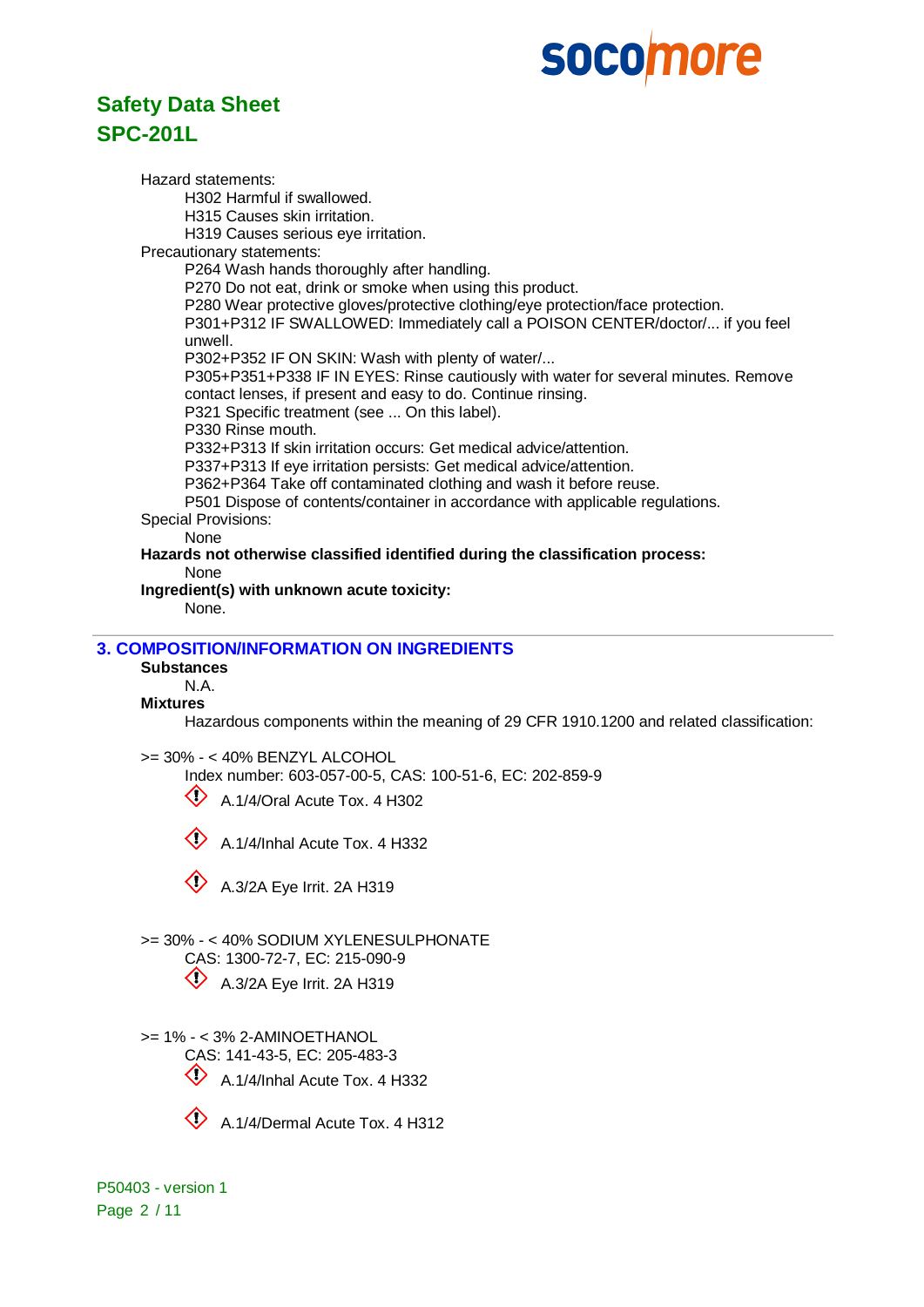## **Safety Data Sheet SPC-201L**



 $\otimes$  A.2/1B Skin Corr. 1B H314

US-HAE/C3 Aquatic Chronic 3 H412

- >= 1% < 3% 1,2,4-trimethylbenzene
	- Index number: 601-043-00-3, CAS: 95-63-6, EC: 202-436-9
	- $\bullet$  B.6/3 Flam. Lig. 3 H226
	- A.3/2A Eye Irrit. 2A H319
	- $\textcircled{4}$  A.8/3 STOT SE 3 H335
	- $\bigotimes$  A.2/2 Skin Irrit. 2 H315
	- US-HAE/C2 Aquatic Chronic 2 H411
	- A.1/4/Inhal Acute Tox. 4 H332

#### **4. FIRST-AID MEASURES**

#### **Description of necessary measures**

#### **In case of skin contact:**

Immediately take off all contaminated clothing.

Remove contaminated clothing immediately and dispose of safely.

After contact with skin, wash immediately with soap and plenty of water.

#### **In case of eyes contact:**

After contact with the eyes, rinse with water with the eyelids open for a sufficient length of time, then consult an opthalmologist immediately.

### Protect uninjured eye.

**In case of Ingestion:**

Give nothing to eat or drink.

**In case of Inhalation:**

Remove casualty to fresh air and keep warm and at rest.

#### **Most important symptoms/effects, acute and delayed**

#### None

#### **Indication of immediate medical attention and special treatment needed**

In case of accident or unwellness, seek medical advice immediately (show directions for use or safety data sheet if possible). Treatment:

No particular treatment.

#### **5. FIRE-FIGHTING MEASURES**

#### **Suitable extinguishing media:**

Water.

Carbon dioxide (CO2).

**Unsuitable extinguishing media:**

None in particular.

**Specific hazards arising from the chemical**

Do not inhale explosion and combustion gases.

P50403 - version 1 Page 3 / 11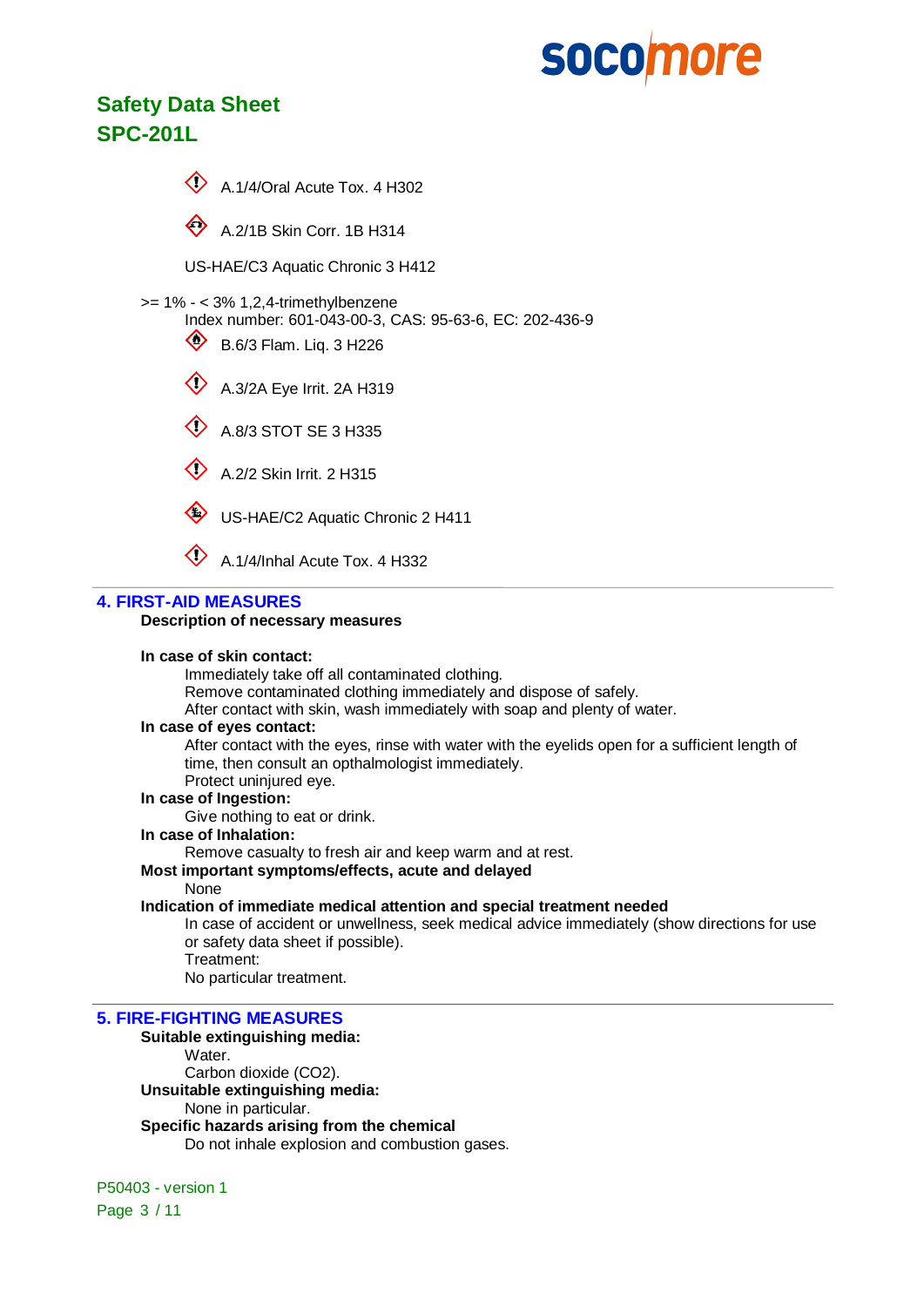## **Safety Data Sheet SPC-201L**

Burning produces heavy smoke. **Hazardous combustion products: None Explosive properties: N.A. Oxidizing properties: N.A. Special protective equipment and precautions for fire-fighters** Use suitable breathing apparatus . Collect contaminated fire extinguishing water separately. This must not be discharged into drains. Move undamaged containers from immediate hazard area if it can be done safely.

#### **6. ACCIDENTAL RELEASE MEASURES**

**Personal precautions, protective equipment, and emergency procedures** Wear personal protection equipment. Remove persons to safety. See protective measures under point 7 and 8.

#### **Methods and materials for containment and cleaning up**

Wash with plenty of water.

#### **7. HANDLING AND STORAGE**

#### **Precautions for safe handling**

Avoid contact with skin and eyes, inhalation of vapours and mists.

Do not use on extensive surface areas in premises where there are occupants.

Don't use empty container before they have been cleaned.

Before making transfer operations, assure that there aren't any incompatible material residuals in the containers.

See also section 8 for recommended protective equipment.

Advice on general occupational hygiene:

Contamined clothing should be changed before entering eating areas.

Do not eat or drink while working.

#### **Conditions for safe storage, including any incompatibilities**

Keep away from food, drink and feed.

Incompatible materials:

None in particular.

Instructions as regards storage premises:

Adequately ventilated premises.

Storage temperature:

Store at ambient temperature.

#### **8. EXPOSURE CONTROLS/PERSONAL PROTECTION**

#### **Control parameters**

2-AMINOETHANOL - CAS: 141-43-5

- OEL Type: National - TWA(8h): 5.1 mg/m3 - Notes: Germany- Notes DFG, H, Y

- OEL Type: National - TWA(8h): 2.5 mg/m3, 1 ppm - STEL: 7.6 mg/m3, 3 ppm - Notes: France VLEC - TMP N? 49, 49 Bis

- OEL Type: EU - TWA(8h): 2.5 mg/m3, 1 ppm - STEL: 7.6 mg/m3, 3 ppm - Notes: Skin

- OEL Type: ACGIH - TWA(8h): 3 ppm - STEL: 6 ppm - Notes: Eye and skin irr

- OEL Type: National - TWA(8h): 2.5 mg/m3, 0.98 ppm - STEL: 7.6 mg/m3, 3 ppm - Notes: Netherland

- OEL Type: National - TWA(8h): 2.5 mg/m3, 1 ppm - STEL: 7.6 mg/m3, 3 ppm - Notes: Belgium

- OEL Type: National - TWA(8h): 2.5 mg/m3, 1 ppm - STEL: 7.6 mg/m3, 3 ppm - Notes: UK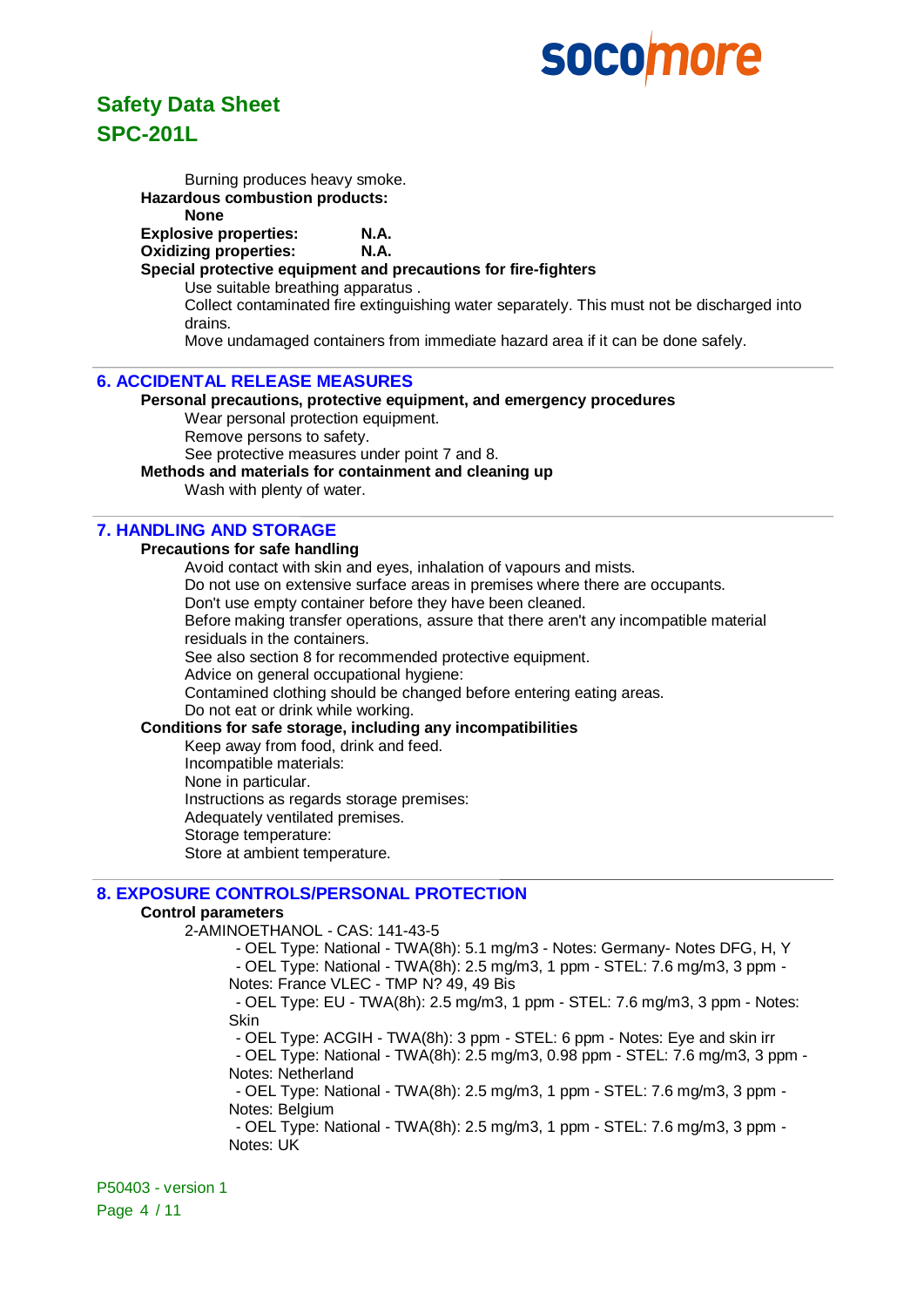### **Safety Data Sheet SPC-201L**

| 1,2,4-trimethylbenzene - CAS: 95-63-6                                                                                        |
|------------------------------------------------------------------------------------------------------------------------------|
| - OEL Type: EU - TWA(8h): 100 mg/m3, 20 ppm                                                                                  |
| <b>DNEL Exposure Limit Values</b>                                                                                            |
| BENZYL ALCOHOL - CAS: 100-51-6                                                                                               |
| Worker Professional: 40 mg/kg bw/day - Consumer: 28.5 - Exposure: Human Dermal -                                             |
| Frequency: Short Term, systemic effects                                                                                      |
| Worker Professional: 110 mg/m3 - Consumer: 27 mg/kg bw/day - Exposure: Human                                                 |
| Inhalation - Frequency: Short Term, systemic effects                                                                         |
| Worker Professional: 8 mg/kg bw/day - Consumer: 5.7 - Exposure: Human Dermal -                                               |
| Frequency: Long Term, systemic effects                                                                                       |
| Worker Professional: 22 mg/m3 - Consumer: 5.4 mg/m3 - Exposure: Human Inhalation<br>- Frequency: Long Term, systemic effects |
| Consumer: 20 mg/kg bw/day - Exposure: Human Oral - Frequency: Short Term,                                                    |
| systemic effects                                                                                                             |
| SODIUM XYLENESULPHONATE - CAS: 1300-72-7                                                                                     |
| Worker Professional: 7.6 mg/kg bw/day - Exposure: Human Dermal - Frequency: Long                                             |
| Term, systemic effects                                                                                                       |
| Worker Professional: 53.6 mg/m3 - Exposure: Human Inhalation - Frequency: Long                                               |
| Term, systemic effects                                                                                                       |
| Worker Professional: 3.8 mg/kg bw/day - Exposure: Human Dermal - Frequency: Long                                             |
| Term, systemic effects                                                                                                       |
| Worker Professional: 13.2 mg/m3 - Exposure: Human Inhalation - Frequency: Long                                               |
| Term, systemic effects                                                                                                       |
| Worker Professional: 3.8 mg/kg bw/day - Exposure: Human Oral - Frequency: Long                                               |
| Term, systemic effects<br>2-AMINOETHANOL - CAS: 141-43-5                                                                     |
| Worker Industry: 1 mg/kg - Consumer: 0.24 mg/kg - Exposure: Human Dermal -                                                   |
| Frequency: Long Term, systemic effects                                                                                       |
| Worker Industry: 3.3 mg/m3 - Consumer: 2 mg/m3 - Exposure: Human Inhalation -                                                |
| Frequency: Long Term, local effects                                                                                          |
| Consumer: 3.75 mg/kg - Exposure: Human Oral - Frequency: Long Term, local effects                                            |
| <b>PNEC Exposure Limit Values</b>                                                                                            |
| BENZYL ALCOHOL - CAS: 100-51-6                                                                                               |
| Target: Fresh Water - Value: 1 mg/l                                                                                          |
| Target: Marine water - Value: 0.1 mg/l                                                                                       |
| Target: PNEC01 - Value: 2.3 mg/l                                                                                             |
| Target: Soil (agricultural) - Value: 0.456 mg/kg<br>Target: Freshwater sediments - Value: 5.27 mg/kg                         |
| Target: Marine water sediments - Value: 0.527 mg/kg                                                                          |
| Target: Microorganisms in sewage treatments - Value: 39 mg/l                                                                 |
| SODIUM XYLENESULPHONATE - CAS: 1300-72-7                                                                                     |
| Target: Fresh Water - Value: 0.23 mg/l                                                                                       |
| Target: Microorganisms in sewage treatments - Value: 100 mg/l                                                                |
| Target: PNEC intermittent - Value: 2.3 mg/l                                                                                  |
| 2-AMINOETHANOL - CAS: 141-43-5                                                                                               |
| Target: Fresh Water - Value: 0.085 mg/l                                                                                      |
| Target: Marine water - Value: 0.0085 mg/l                                                                                    |
| Target: Freshwater sediments - Value: 0.425 mg/l                                                                             |
| Target: Marine water sediments - Value: 0.0425 mg/l<br>Target: Microorganisms in sewage treatments - Value: 100 mg/l         |
| Target: Soil (agricultural) - Value: 0.035 mg/kg                                                                             |
| Target: PNEC intermittent - Value: 0.025 mg/l                                                                                |
| Appropriate engineering controls:                                                                                            |
| None                                                                                                                         |
| <b>Individual protection measures</b>                                                                                        |
|                                                                                                                              |

P50403 - version 1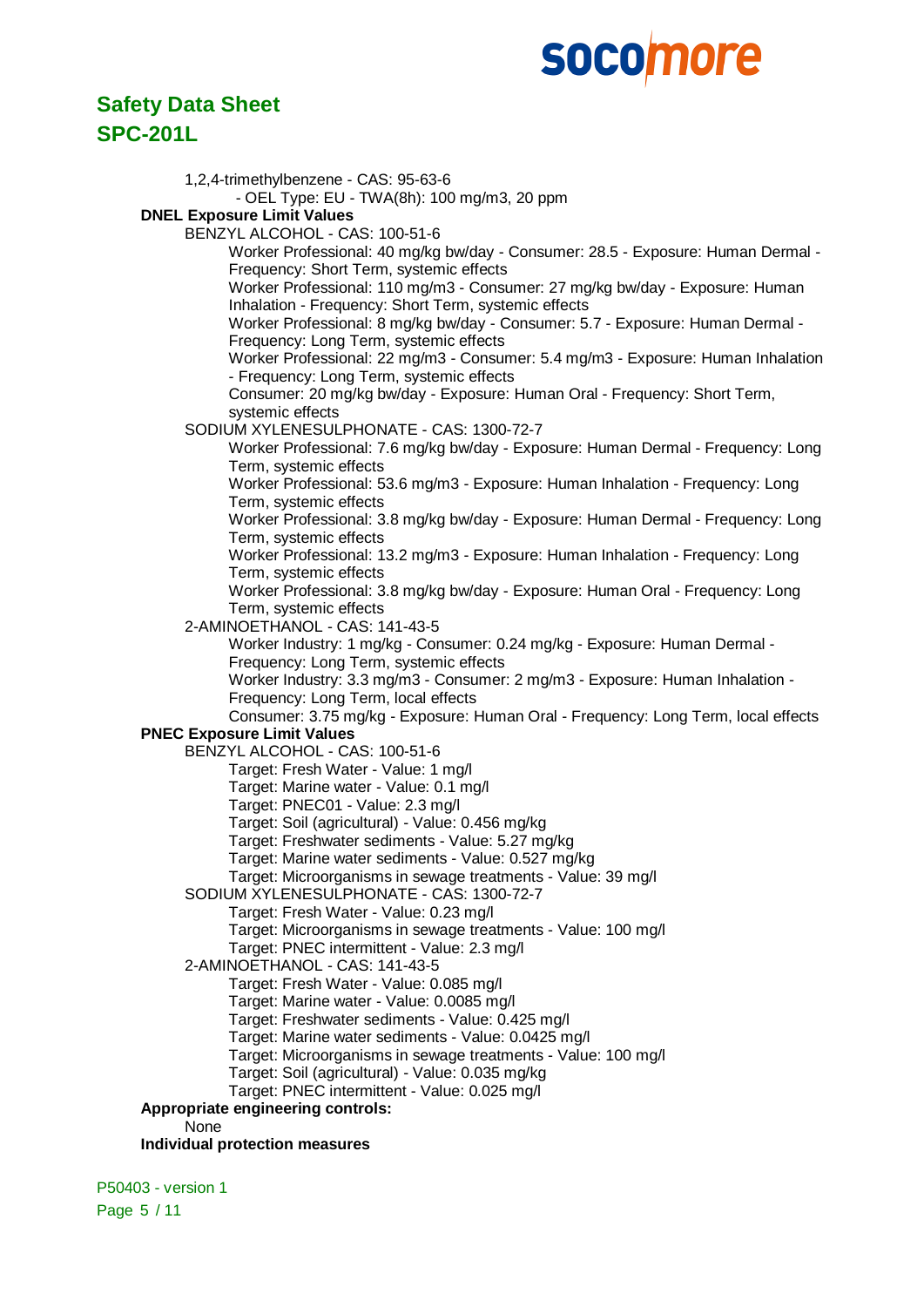## **Safety Data Sheet SPC-201L**

Eye protection:

Face protection shield. (EN 166)

Safety goggles (EN 166)

Use closed fitting safety goggles, don't use eye lens.

Protection for skin:

Use clothing that provides comprehensive protection to the skin, e.g. cotton, rubber, PVC or viton.

Protection for hands:

Use protective gloves that provides comprehensive protection, e.g. P.V.C., neoprene or rubber.

Respiratory protection:

Use respiratory protection where ventilation is insufficient or exposure is prolonged such as Mask with filter "A1" brown color(NF EN 14387)

Thermal Hazards: None

#### **9. PHYSICAL AND CHEMICAL PROPERTIES**

| <b>Properties</b>                             | Value                   | Method: | <b>Notes</b> |
|-----------------------------------------------|-------------------------|---------|--------------|
| Appearance and colour:                        | Clear Colourless liquid | --      | $-$          |
| Odour:                                        | N.A.                    | --      | $-$          |
| Odour threshold:                              | N.A.                    | --      |              |
| pH:                                           | $11.0 - 13.0$           | --      | --           |
| Melting point / freezing point:               | N.A.                    | --      | --           |
| Initial boiling point and boiling range:      | $>100$ degC             | --      | --           |
| Flash Point (degF):                           | >212 degF               | --      | --           |
| Flash point (degC):                           | $>100$ degC             | --      | --           |
| Evaporation rate:                             | $<$ 1                   | --      | --           |
| Solid/gas flammability:                       | N.A.                    | --      | --           |
| Upper/lower flammability or explosive limits: | N.A.                    | --      |              |
| Vapour pressure:                              | N.A.                    | --      | --           |
| Vapour density:                               | $<$ 1                   | --      | --           |
| Relative density:                             | 1.045                   | --      | --           |
| Solubility in water:                          | Partially               | --      | --           |
| Solubility in oil:                            | N.A.                    | --      | --           |
| Partition coefficient (n-octanol/water):      | N.A.                    | --      | --           |
| Auto-ignition temperature:                    | N.A.                    | --      | $-$          |
| Decomposition temperature:                    | N.A.                    | --      | --           |
| Viscosity:                                    | $<$ 100 $c$ Ps          | --      |              |
| Explosive properties:                         | N.A.                    | --      | --           |
| Oxidizing properties:                         | N.A.                    | --      | --           |

#### 9.2. Other information

| <b>Properties</b>       | Value | Method: | <b>Notes</b> |
|-------------------------|-------|---------|--------------|
| Miscibility:            | N.A.  | $- -$   | $- -$        |
| Fat Solubility:         | N.A.  | $- -$   | $- -$        |
| Conductivity:           | N.A.  | $- -$   | $- -$        |
| <b>Substance Groups</b> | N.A.  | $- -$   | $- -$        |
| relevant properties     |       |         |              |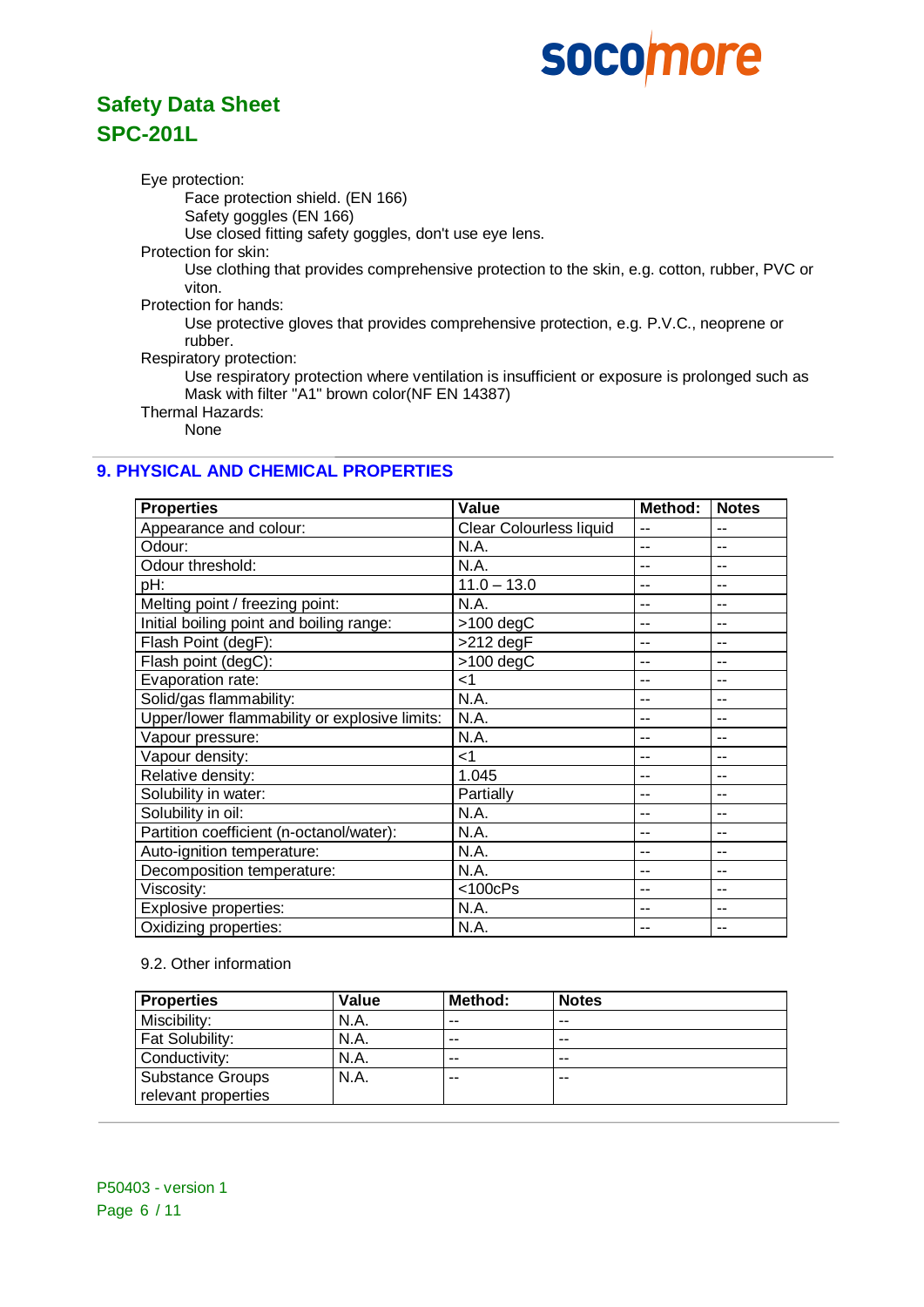## **Safety Data Sheet SPC-201L**

#### **10. STABILITY AND REACTIVITY**

**Reactivity** Stable under normal conditions **Chemical stability** Stable under normal conditions **Possibility of hazardous reactions** None **Conditions to avoid** Stable under normal conditions. **Incompatible materials** None in particular. **Hazardous decomposition products** None.

#### **11. TOXICOLOGICAL INFORMATION**

**Information on toxicological effects** Toxicological information of the product: N.A. **Toxicological information of the main substances found in the product:** BENZYL ALCOHOL - CAS: 100-51-6 a) acute toxicity: Test: LC50 - Route: Inhalation - Species: Rat > 4178 mg/m3 - Duration: 4h Test: LD50 - Route: Oral - Species: Rat = 1620 MGKGBWDAY Test: LOAEL - Route: Oral - Species: Mouse = 750 mg/kg - Duration: 8 days g) reproductive toxicity: Test: NOAEL - Route: Oral - Species: Mouse = 550 MGKGBWDAY - Source: 6-15 days i) STOT-repeated exposure: Test: NOAEL - Route: Oral - Species: Rat = 400 MGKGBWDAY Test: NOAEL - Route: Oral - Species: Mouse = 200 MGKGBWDAY Test: NOAEL - Route: Inhalation - Species: Rat = 1072 mg/m3 SODIUM XYLENESULPHONATE - CAS: 1300-72-7 a) acute toxicity: Test: LC50 - Route: Inhalation - Species: Rat > 6.41 mg/l - Duration: 4h Test: LD50 - Route: Skin - Species: Rabbit > 2000 mg/kg Test: LD50 - Route: Oral - Species: Rat > 7200 mg/kg g) reproductive toxicity: Test: NOAEL - Species: Rat > 936 mg/kg 2-AMINOETHANOL - CAS: 141-43-5 a) acute toxicity: Test: LD50 - Route: Oral - Species: Rat = 1089 mg/kg Test: LD50 - Route: Skin - Species: Rabbit > 1000 mg/kg Test: LC50 - Route: Inhalation Dust > 1 mg/l - Duration: 4h g) reproductive toxicity: Test: NOAEL - Species: Rat = 225 MGKGBWDAY - Notes: development Test: NOAEL - Species: Rat = 300 MGKGBWDAY - Notes: fertility h) STOT-single exposure: Test: C - Route: Inhalation Dust > 5 mg/l - Duration: 4h i) STOT-repeated exposure: Test: NOAEL - Route: Oral - Species: Rat = 300 mg/kg/d - Duration: > 75 days - Source: OECD 416, Experimental value - Notes: Effect: Body weight, weight of organs, consumption food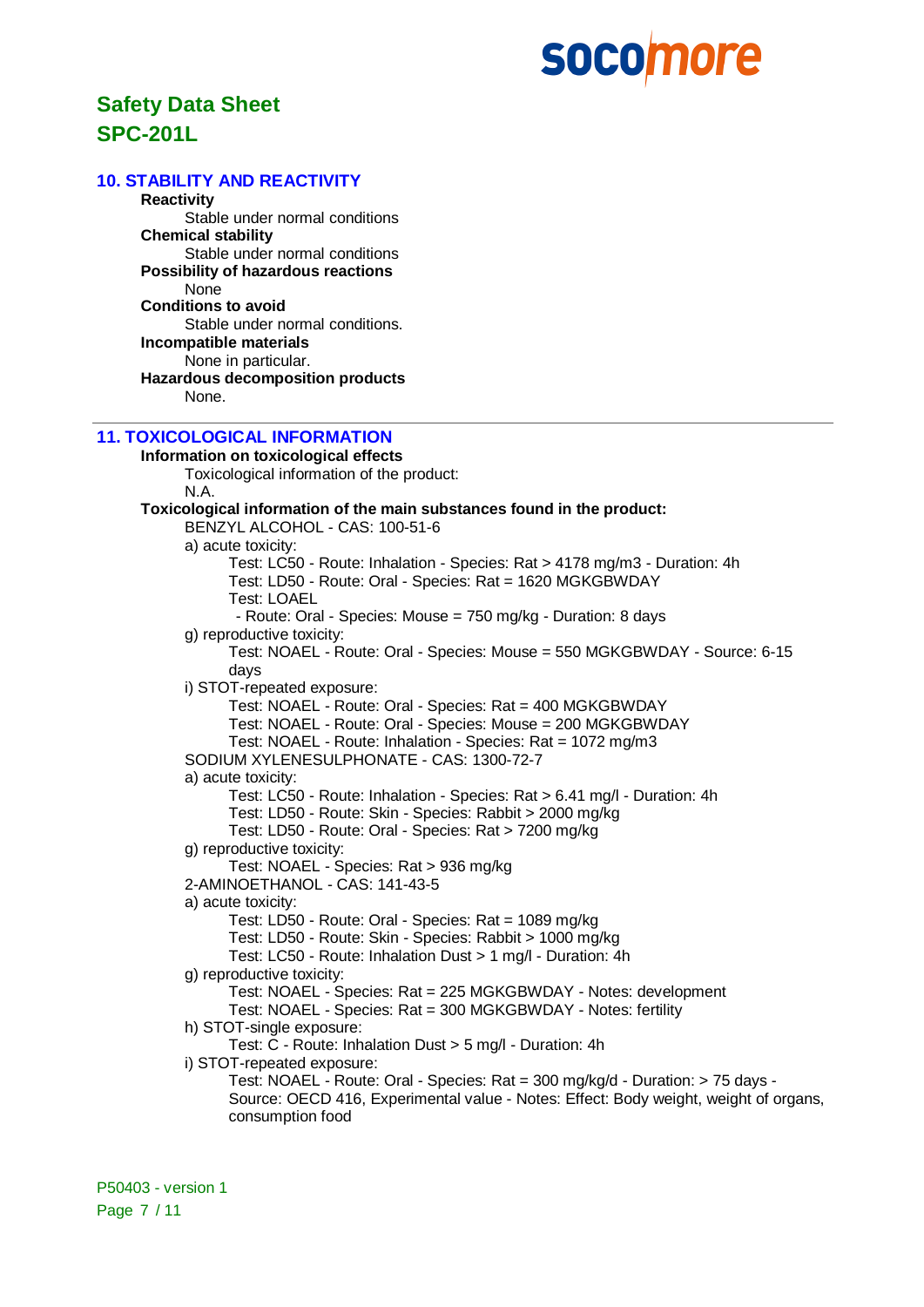

### **Safety Data Sheet SPC-201L**

Test: NOAEC - Route: Inhalation - Species: Rat = 10 mg/m3 - Duration: 4 weeks (daily, 5 days/week) - Source: OECD 412, Experimental value - Notes: Effect: Lesions to the larynx, trachea and lungs

Test: NOEC - Route: Inhalation - Species: Rabbit = 150 mg/m3 - Duration: 4 weeks (daily, 5 days/week) - Source: OECD 412, Experiemental value - Notes: No adverse systemic effects

BENZYL ALCOHOL - CAS: 100-51-6 LD50 (RABBIT) SKIN SINGLE DOSE: 2000 MG/KG

|       | Substance(s) listed on the NTP report on Carcinogens: |
|-------|-------------------------------------------------------|
| None. |                                                       |
|       | Substance(s) listed on the IARC Monographs:           |
| None. |                                                       |
|       | Substance(s) listed as OSHA Carcinogen(s):            |
| None. |                                                       |

**Substance(s) listed as NIOSH Carcinogen(s):** None.

#### **12. ECOLOGICAL INFORMATION**

#### **Ecotoxicity**

Adopt good working practices, so that the product is not released into the environment. BENZYL ALCOHOL - CAS: 100-51-6 a) Aquatic acute toxicity: Endpoint: LC50 - Species: Fish = 460 mg/l - Duration h: 96 - Notes: Pimephales promelas, fresh water, static system Endpoint: EC50 - Species: Daphnia = 230 mg/l - Duration h: 48 b) Aquatic chronic toxicity: Endpoint: NOEC - Species: Daphnia = 51 mg/l - Duration h: 504 d) Terrestrial toxicity: Endpoint: IC50 - Species: Microorganisms = 390 mg/kg - Duration h: 24 - Notes: ISO 8192; Nitrosomas e) Plant toxicity: Endpoint: NOEC - Species: Algae = 310 mg/l - Duration h: 72 - Notes: Pseudokirchneriella subcapitata Endpoint: EC50 - Species: Algae = 770 mg/l - Duration h: 72 - Notes: Pseudokirchneriella subcapitata SODIUM XYLENESULPHONATE - CAS: 1300-72-7 a) Aquatic acute toxicity: Endpoint: EC50 - Species: Daphnia > 1000 mg/l - Duration h: 48 - Notes: Daphnia magna Endpoint: EC50 - Species: Algae > 230 mg/l - Duration h: 96 - Notes: Algues Endpoint: LC50 - Species: Fish > 1000 mg/l - Duration h: 96 b) Aquatic chronic toxicity: Endpoint: NOEC - Species: Algae = 31 mg/l - Duration h: 96 c) Bacteria toxicity: Endpoint: EC50 - Species: bacteria > 1000 mg/l - Duration h: 3 2-AMINOETHANOL - CAS: 141-43-5 a) Aquatic acute toxicity: Endpoint: LC50 - Species: Fish = 349 mg/l - Duration h: 96 - Notes: Cyprinus carpio Endpoint: NOEC - Species: Fish = 1.2 mg/l - Duration h: 720 - Notes: Oryzias latipes Endpoint: EC50 - Species: Daphnia = 65 mg/l - Duration h: 48 Endpoint: NOEC - Species: Daphnia = 0.85 mg/l - Duration h: 504 Endpoint: NOEC - Species: Algae = 1 mg/l - Duration h: 72 - Notes: Pseudokirchneriella subcapitata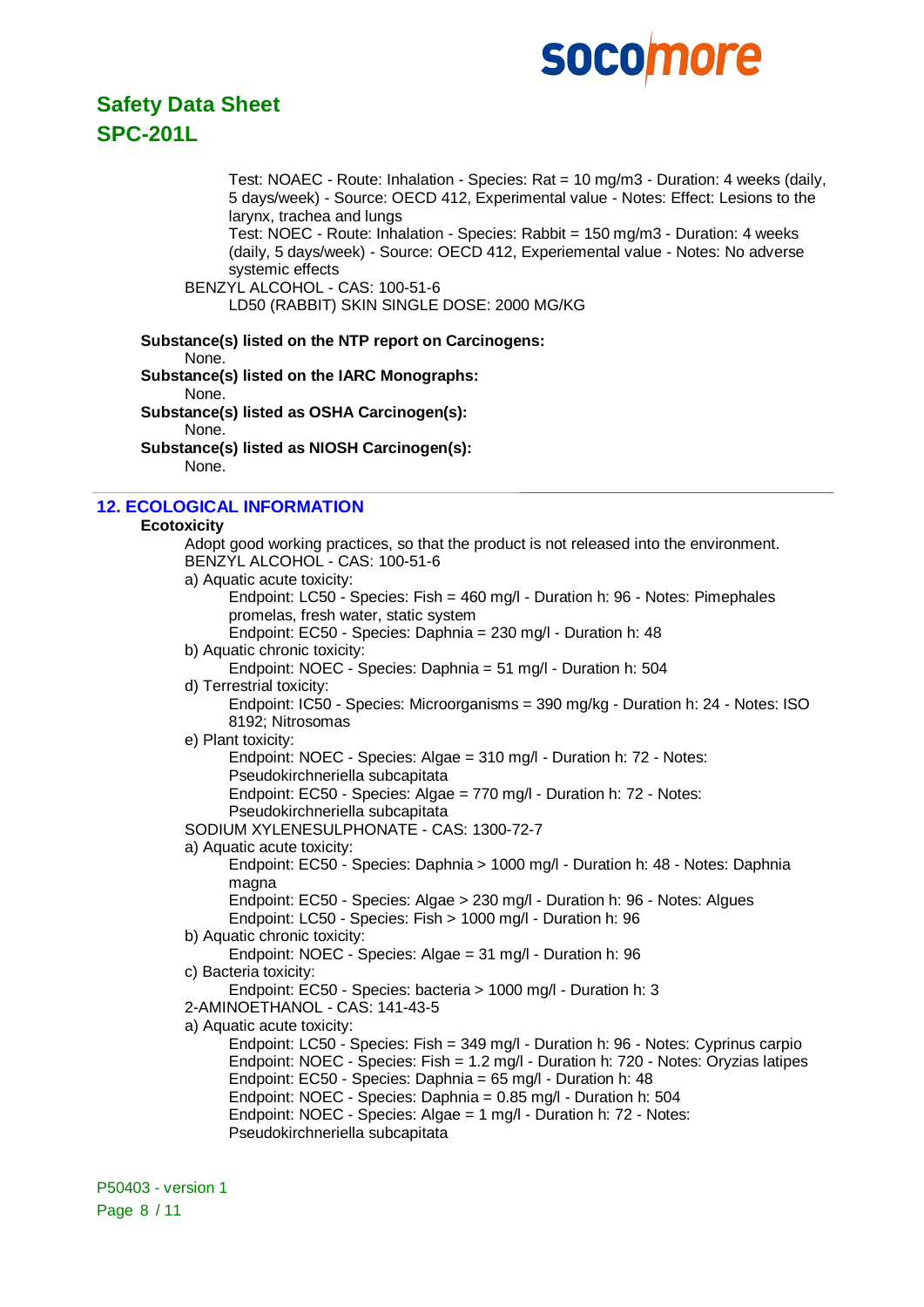### **Safety Data Sheet SPC-201L**

Endpoint: EC50 - Species: Algae = 2.5 mg/l - Duration h: 72 - Notes: Pseudokirchneriella subcapitata c) Bacteria toxicity: Endpoint: EC50 - Species: bacteria > 1000 mg/l **Persistence and degradability** BENZYL ALCOHOL - CAS: 100-51-6 Biodegradability: Biodegradation in water - Test: MITI modif(I) - Duration: 14 days - %: 92-96 - Notes: OECD 301C 2-AMINOETHANOL - CAS: 141-43-5 Biodegradability: Biodegradability rate - Duration: 21 days - %: > 90 **Bioaccumulative potential** BENZYL ALCOHOL - CAS: 100-51-6 BCF 1.37 l/kg Log Kow 1.05 - Notes: 20?C 2-AMINOETHANOL - CAS: 141-43-5 Log Pow -1.91 **Mobility in soil** BENZYL ALCOHOL - CAS: 100-51-6 Log Koc 15.7 Volality (H: Henry's Law Constant) 0.0879 Pa.m?/mol 2-AMINOETHANOL - CAS: 141-43-5 Log Koc 1.17 **Other adverse effects** No harmful effects expected.

#### **13. DISPOSAL CONSIDERATIONS**

#### **Disposal methods:**

Disposal should be in accordance with applicable regional, national and local laws and regulations. Please consult Technical Data Sheet for details.

#### **14. TRANSPORT INFORMATION**

UN number Not classified as dangerous in the meaning of transport regulations. UN proper shipping name N.A. Transport hazard class(es) N.A. Packing group N.A. Environmental hazards ADR-Enviromental Pollutant: No IMDG-Marine pollutant: No Transport in bulk (according to Annex II of MARPOL 73/78 and the IBC Code) N.A. The product is transported in conditions that comply with exemption criteria for ADR transport.

Special precautions N.A.

#### **15. REGULATORY INFORMATION**

#### **USA - Federal regulations**

TSCA - Toxic Substances Control Act

P50403 - version 1 Page 9 / 11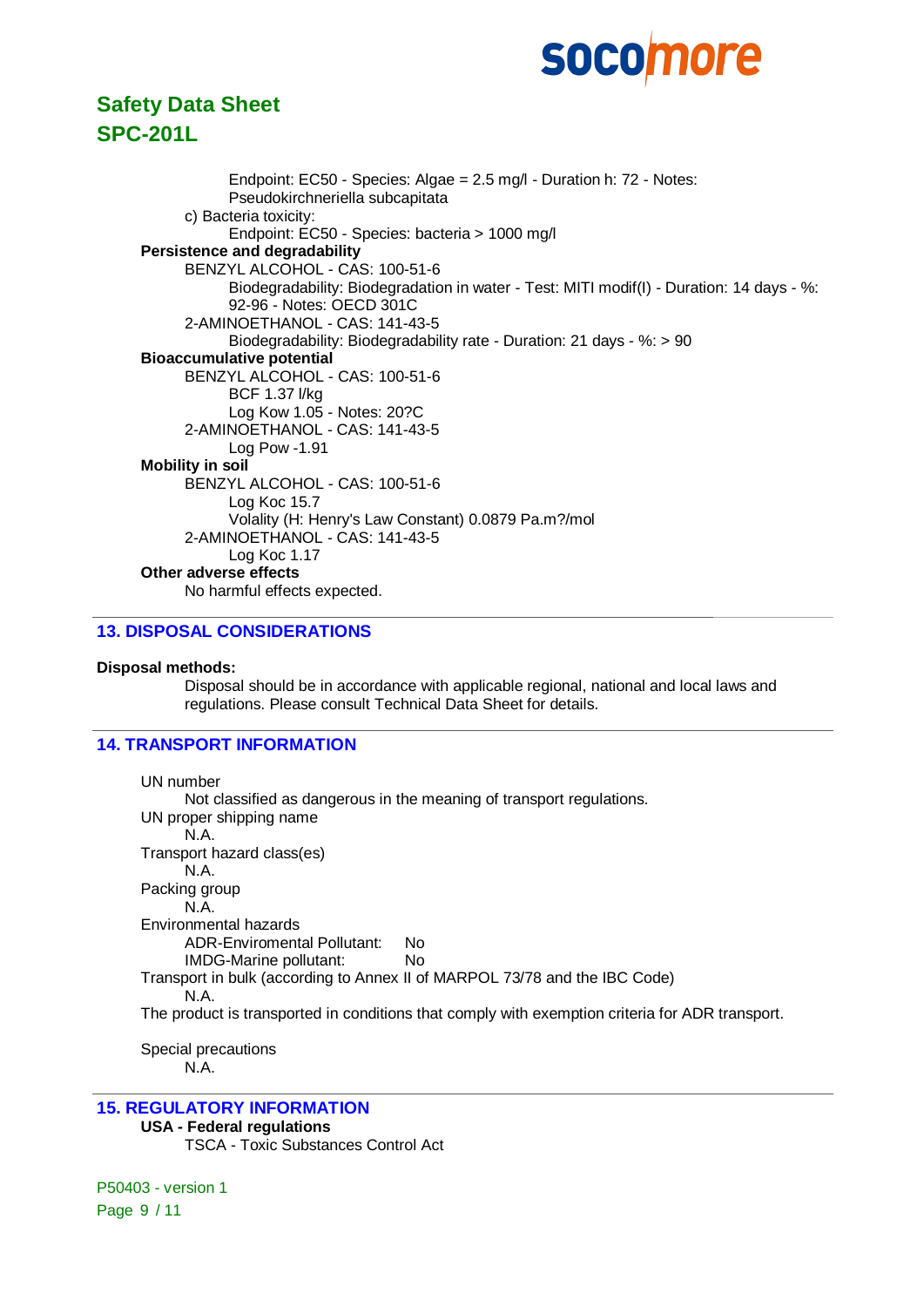

### **Safety Data Sheet SPC-201L**

TSCA inventory: all the components are listed on the TSCA inventory or are not required to be listed on the TSCA. TSCA sections for substances listed in section 3: BENZYL ALCOHOL is listed in TSCA Section 8b SODIUM XYLENESULPHONATE is listed in TSCA Section 8b 2-AMINOETHANOL is listed in TSCA Section 8b 1,2,4-trimethylbenzene is listed in TSCA Section 8b, Section 8d HSDR. SARA - Superfund Amendments and Reauthorization Act Section 302 Extremely Hazardous Substances: no substances listed. Section 304 Hazardous substances: no substances listed. Section 313 Toxic chemical list: 1,2,4-trimethylbenzene. CERCLA - Comprehensive Environmental Response, Compensation, and Liability Act No substances listed. CAA - Clean Air Act CAA listed substances: BENZYL ALCOHOL is listed in CAA Section 111, Section 112(b) - HON 2-AMINOETHANOL is listed in CAA Section 111, Section 112(b) - HON. CWA - Clean Water Act CWA listed substances: None. **USA - State specific regulations** California Proposition 65 Substance(s) listed under California Proposition 65: None. Massachusetts Right to know Substance(s) listed under Massachusetts Right to know: BENZYL ALCOHOL 2-AMINOETHANOL 1,2,4-trimethylbenzene. New Jersey Right to know Substance(s) listed under New Jersey Right to know: 2-AMINOETHANOL 1,2,4-trimethylbenzene. Pennsylvania Right to know Substance(s) listed under Pennsylvania Right to know: BENZYL ALCOHOL 2-AMINOETHANOL 1,2,4-trimethylbenzene.

The following substance(s) in this product has/have an identification by CAS number either in countries not affected by the REACH regulation or in regulations not yet updated to reflect the new naming convention for hydrocarbon solvents:

#### **16. OTHER INFORMATION**

Full text of phrases referred to in Section 3:

H302 Harmful if swallowed.

H332 Harmful if inhaled.

H319 Causes serious eye irritation.

H312 Harmful in contact with skin.

H314 Causes severe skin burns and eye damage.

H412 Harmful to aquatic life with long lasting effects.

H226 Flammable liquid and vapour.

H335 May cause respiratory irritation.

P50403 - version 1 Page 10 / 11